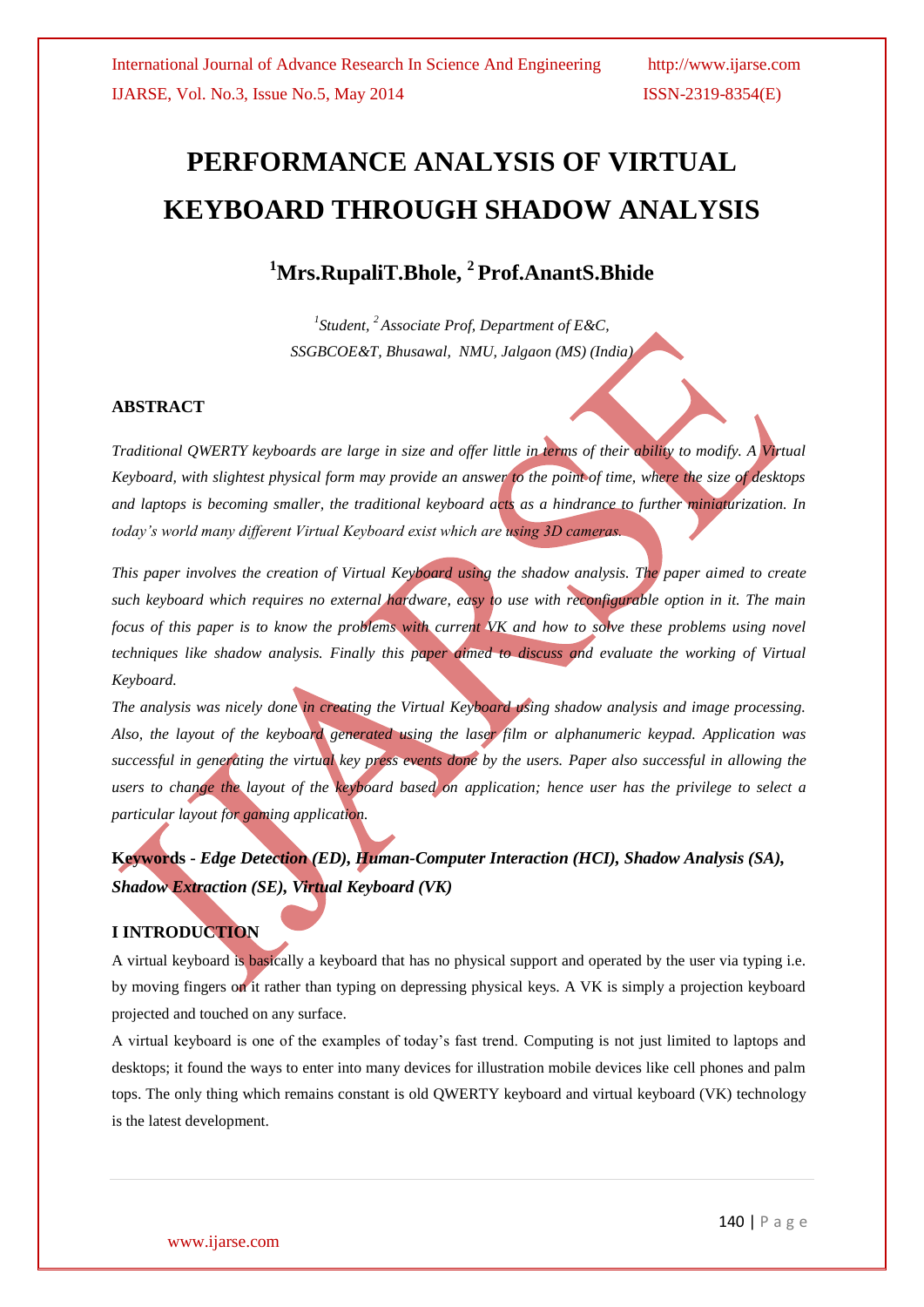In paper, simple virtual keyboard has been created using shadow analysis with the help of simple 2D camera and without using any external hardware or any 3D camera.

The first biggest problem in normal QWERTY keyboards is its size, they are large in size and it is really very uncomfortable for a person to carry it from one place to the other. The chances of breaking up may also get increased.

The second problematic situation for QWERTY keyboard is its language restriction user has to install different software's to interact with the system in any other language (English language is by default).

Paper allows artificial intelligence to those people who want to work on the simple surface thinking as if it is a keyboard. Virtual keyboard lets people to have multilingual writing content or text content on existing platform. The idea behind creating this virtual keyboard is simple and understandable. A Virtual keyboard that have been created is small, well designed, handy and really very easy to operate also, which results in the perfect solution for cross multilingual text input.

The rest of the paper is organized as follows. Section 2 represents our proposed work according to the problem definition. Results and discussionshave been presented in section 3. Concluding remarks are given in section 4.

#### **II PROPOSED WORK**

Some of the very crucial points are discussed in this part regarding the implementation flow of virtual keyboard. Firstly the keyboard is detected with the help of a reference point. Once it's done, hand should be detected using the hand detection method, where colour segmentation process has been used for the detection process. It plays a crucial role in extracting the shadow of the hand. In next stage, it is very important to know how it detects it and then proposed the edge detection methodology where it detects the edges of the finger tips (top of the finger caller's finger tip).

### **2.1 Research background and Motivation**

Turk, M and Kölsch described in [2] ,the Virtual Keyboard in different forms out of which, mostly virtual keyboards depends on CCD cameras and 3D optical ranging and significantly depends on primarily on image processing, M. and Turk, M. did a research which was focussed on various forms like rings, gloves, projection and devices based on hand gestures. A special type of 3D camera or two 2D cameras is used.

In addition to this, pattern projector has been used in this project for projecting the keyboard. Single CCD camera will be used while making the Virtual Keyboard design using high power infrared light source and a camera with the help an infrared filter. Even more meaningful is the work presented, and to get inside information from a 2D picture, shadow analysis being used.

In this paper novel technique has been used where it will use finger shadow to detect the whether the finger is touching the virtual keyboard or not. To implement devices which are highly specialized is not that practical idea. But the idea bestowed for finger, hand and fingertip detection are convincing in this changeable field or activity done under virtual human interface devices (i.e. VHID).

#### **2.2 Proposed Solution**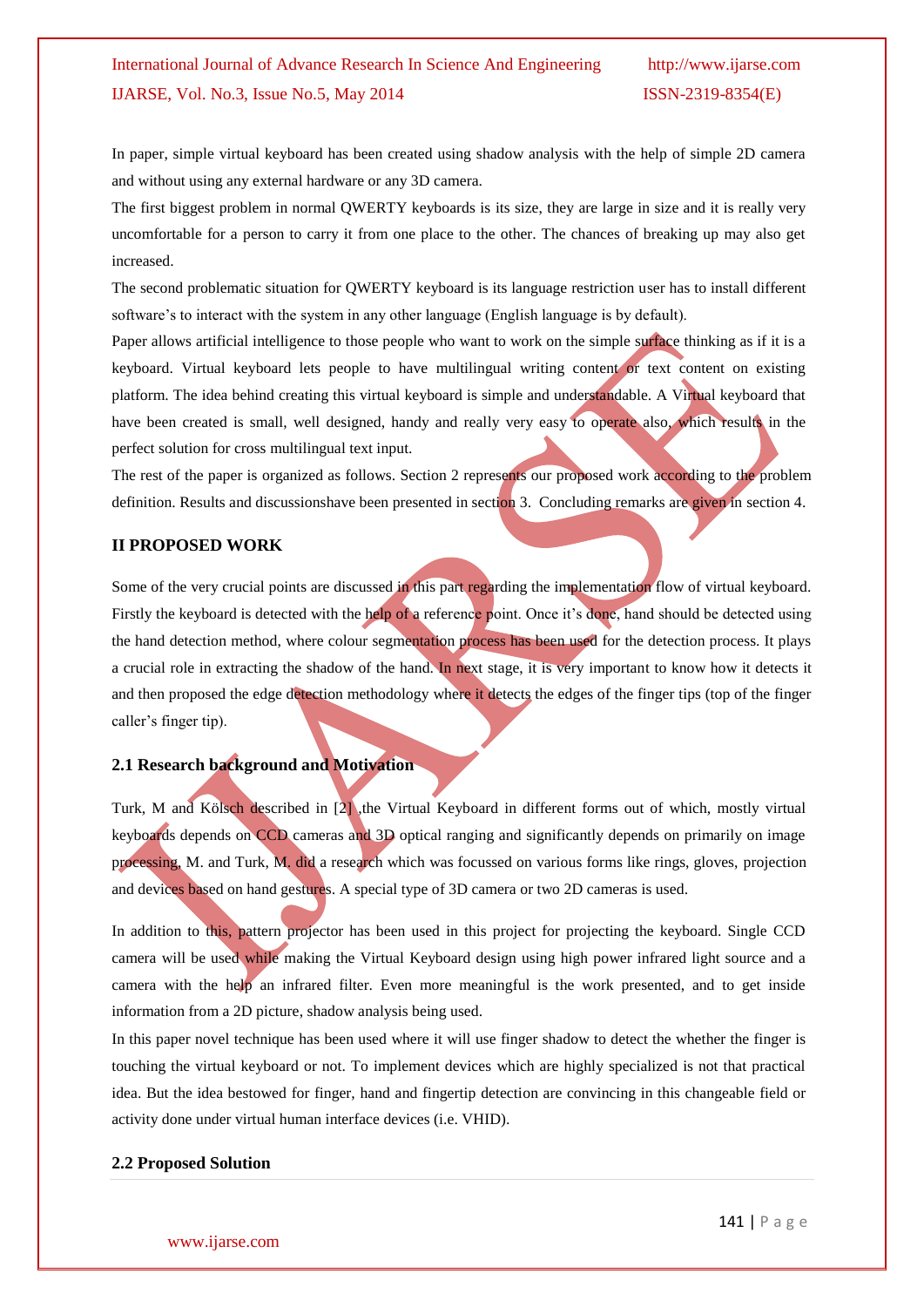Firstly, this paper aims to create a Virtual keyboard using shadow analysis, using simple 2D camera and no additional hardware. Novel technologies have adopted during the development of the application. Finally, the project aims to reconfigure the keyboard, through which user can design their own keyboard layout and use it for different purposes like for gamming or choosing different languages. To implement this we introduce steps for design which are mention step by step in algorithm as described in next section.

#### **2.3 Proposed Algorithm**

In this paper a shadow based analysis is used to acquire depth information from a 2-D image. The same way in the diagram first thing is to capture the image with the help of webcam (2D camera only, no 3D camera project is using) next once the image has captured then take one reference frame. Reference frame is system coordination used to measure and represent the object and their position.

We also call it as a set of axis. Once the reference frame is set, set the required image accordingly and make it bright (image brightening). In the project some options provided through which user can easily change the saturation, brightness and make the image bright as per the requirement of the virtual keyboard software. Once the image is bright enough then it will try to detect the hand called hand detection.

The colour of the hand is black till here before detection. Now after the detection it will turn it to white colour and if it's not then it will go to image capture step. After hand detection, the system will detect the edges of the hand known as edge detection.



### **Fig. 1Flowchart For Implementation Of Virtual Keyboard**

www.ijarse.com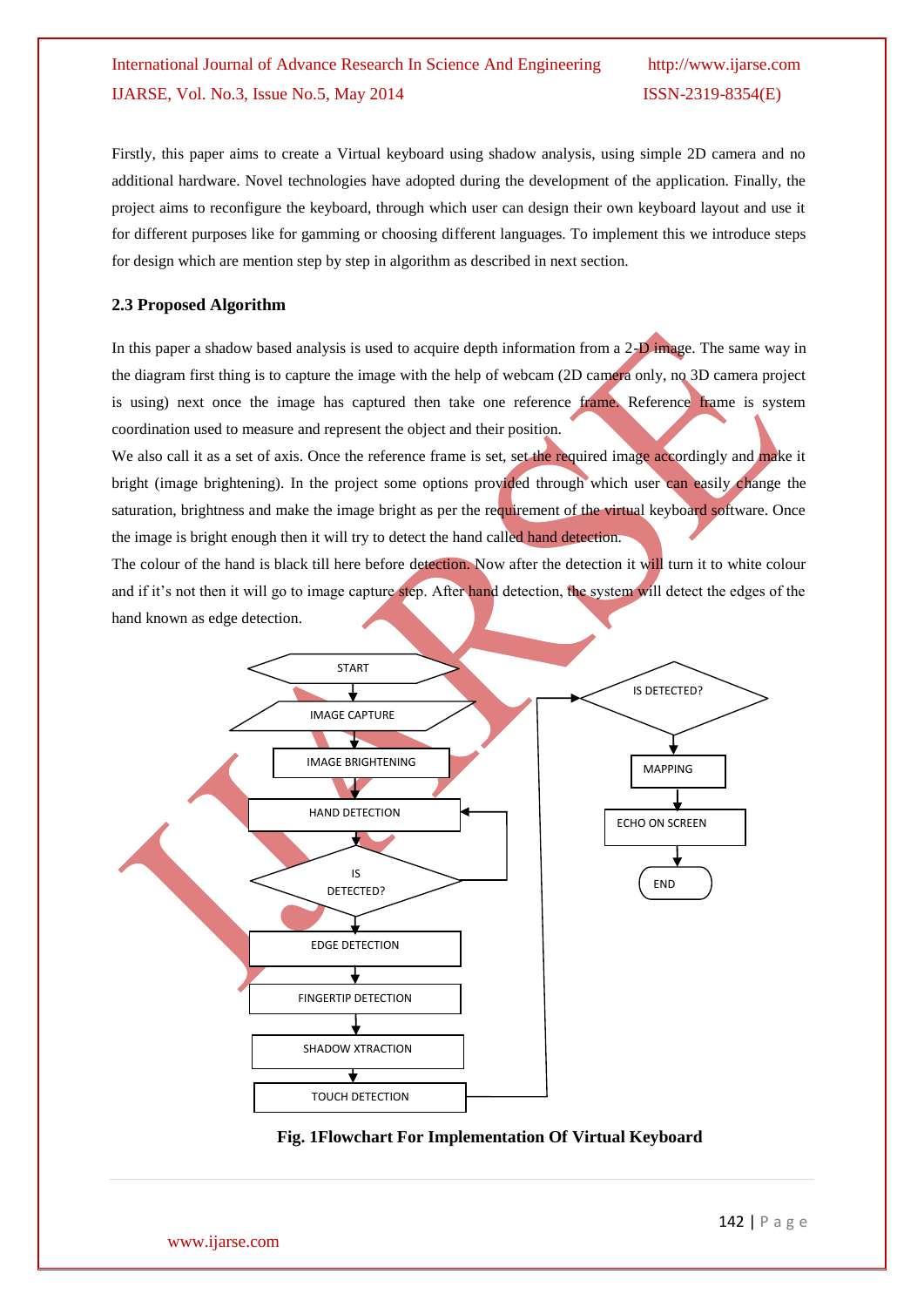The algorithm shows the steps for design of this project. The VK implementation flow is shown in the flow graph. Initially, the keyboard is detected. Once the keyboard is detected, the user's hand is detected using color segmentation. This process is also useful in extracting the hand's shadow. If the hand is detected, the process flow moves onto edge detection which is used to identify the finger tips.

# **III RESULTS AND DISCUSSIONS**

End to end testing took place when webcam has been used using a simple 2D Logitech camera for testing whether it's taking the image from outside world or not, this was the most crucial step. If user has virtual keyboard printed in the paper, it surely be handled carefully. Without the proper input to the application it won't results in detecting the alphabets, symbols or numbers.

The endpoints of the VK are identified using colour differentiation. The endpoints of the keyboard are colour blue, thus on thresholding, these points can be easily identified. The area of interest i.e. the location of the VK in the image is then defined. For testing we took only 4 key keyboard ABCD as shown below.





Camera captures the image of Virtual Keyboard. Here we present the results related to touch detection of letter A.





**Fig. 4 Image capture by Camera Fig. 5 Reference point of each detected point**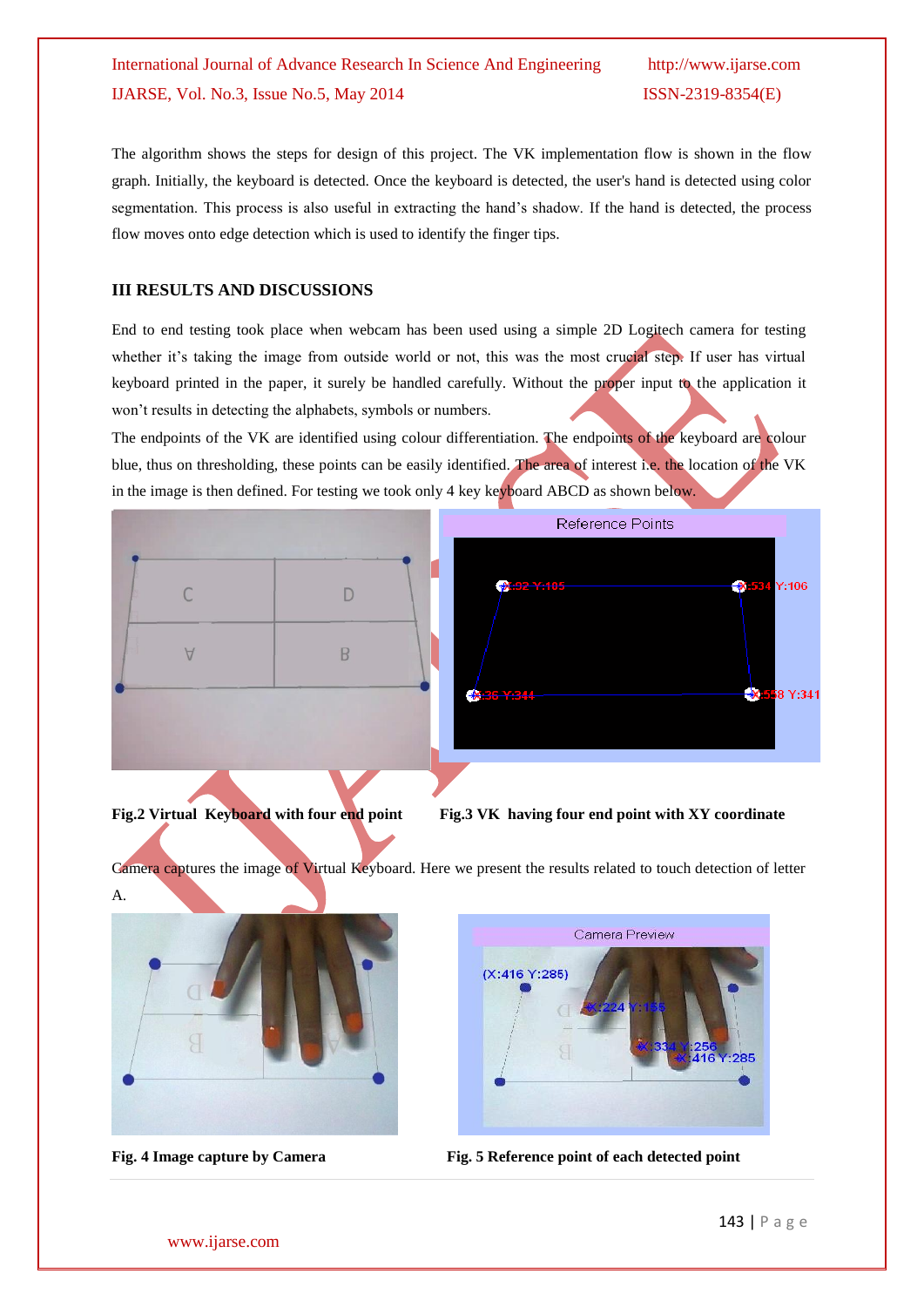Initially, a large collection of hand images was created. These images were observed for their RGB (Red Green Blue) values in the area of interest, i.e. the hand. It was noted that, in these hand regions the red component was higher than the other two components. These observations were consistent across all the images that were tested. There may be certain regions on the hand such as the fingernails and/or veins where this observation might not be true. However, this does not affect the overall result as a significant portion of the hand follows the expected pattern and the hand is appropriately detected. In order to remove the abnormalities in the hand regions, we use image enhancement techniques. Finally, the detected hand regions are threshold to white, while the rest of the image is made black.

Edge detection of the hand is required in order to detect the fingertips. The edge obtained is then thickened in order to remove discontinuities [9]. Edges characterize boundaries and are therefore a problem of fundamental importance in image processing. Edges in images are areas with strong intensity contrasts a jump in intensity from one pixel to the next. Edge detecting an image significantly reduces the amount of data and filters out useless information, while preserving the important structural properties in an image. There are many ways to perform edge detection. However, the majority of different methods may be grouped into two categories, gradient and Laplacian. The gradient method detects the edges by looking for the maximum and minimum in the first derivative of the image. The Laplacian method searches for zero crossings in the second derivative of the image to find edges.

An edge has the one-dimensional shape of a ramp and calculating the derivative of the image can highlight its location. In digital image, the so-called edge is a collection of the pixels whose gray value has a step or roof change, and it also refers to the part where the brightness of the image local area changes significantly. There are an extremely large number of edge detection operators available like Sobel, Robert, Prewitt, Zero cross, Canny etc. Structure of edge, direction of edge and noise conditions are the factors which are involved in selection of different edge detection operators.

Poor concentration and refraction effects can moderately change the object boundaries which can lead to problems like noise susceptibility, false edge detection and high computational time. Here we introduce our new method for edge detection which includes mask of  $(1, 0)$  by multiplying point to point with original image using operator.



**Fig.6 Hand Region Threshold to White. Fig. 7 The shadow in extracted from the original frame**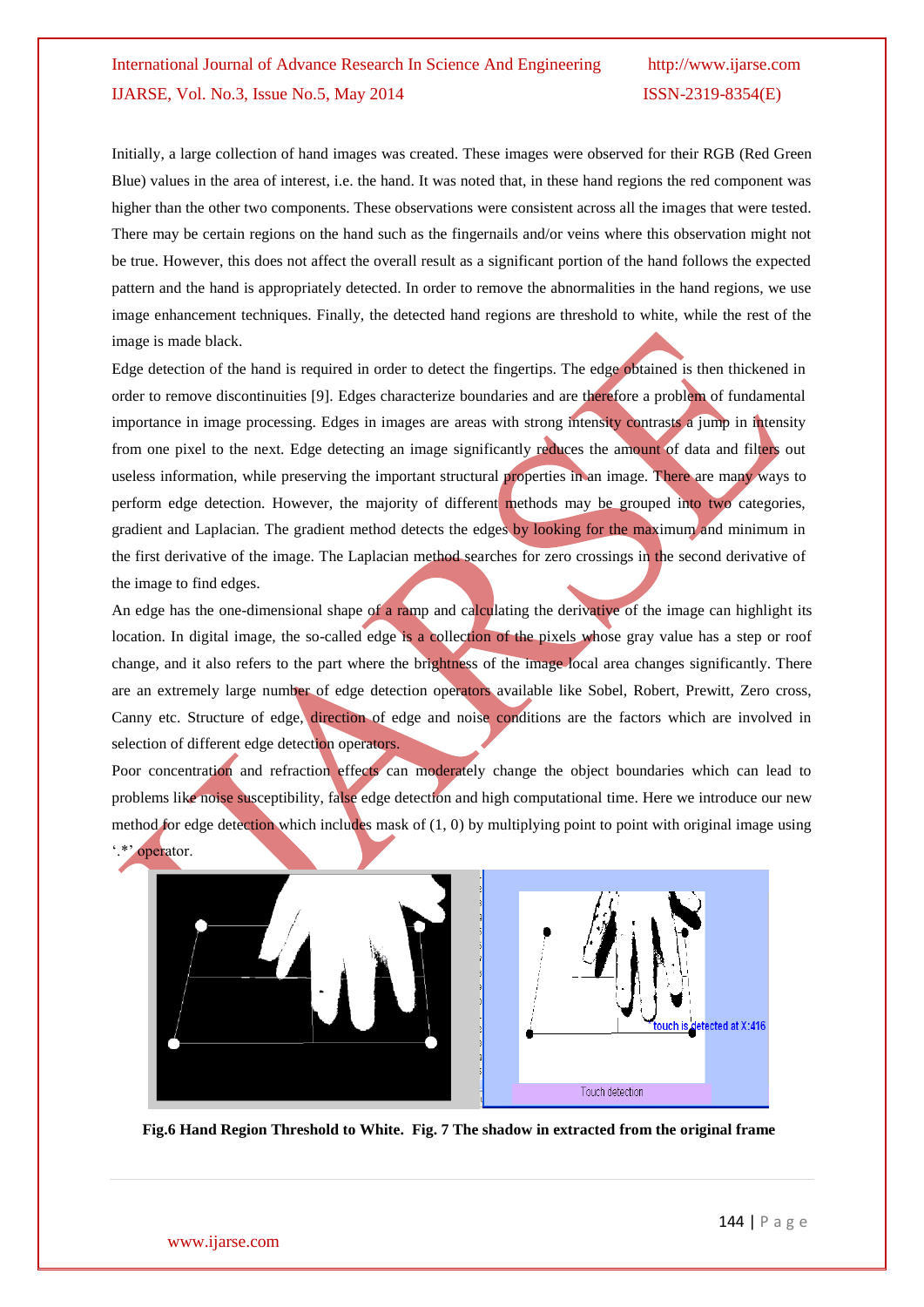To calculate touch we first calculate centroid by considering 100 pixel x 100 pixel boxes. Then we take ratio of white and black connected component by 8 neighborhoods. If the ratio of the area of non-shadow region to the area of the shadow region exceeds a particular threshold we can say that touch has occurred, finally we calculate the reference point of touch pixel. The final step involves mapping of the fingertips to actual keys. This is a simple 2D mapping based on the information available in the current frame (x, y coordinates) and relative position of the fingertip from the endpoints of the keyboard.GUI for our proposed Virtual Keyboard as shown below.



### **Fig. 8 GUI for our proposed Virtual Keyboard**

#### **IV CONCLUSION**

This paper illustrates about the practical implementation of Virtual Keyboard (VK) which demonstrates upcoming tomorrow of human mobile devices and human computer interaction in the creation of Virtual world. With the increasing demand of small mobile devices, conventional data entry is required that are considerably flexible and easy to use without affecting portability and mobility of such devices. As different data input methods and different types of VK are available. But still, these methods have inconveniences of a normal size keyboard and lack of accuracy. The Virtual Keyboard that we propose uses only a standard web camera, with no additional hardware. This paper addresses problems with current Virtual Keyboard implementations and describes a novel technique, namely shadow Analysis to solve these problems. The objective of this paper is to develop a Virtual Keyboard (VK) using only a standard 2D camera without the need for additional specialized hardware.

A virtual keyboard for mobile devices will remove the inherent space constraints and would therefore provide for a full sized keyboard without additional hardware. In implementation, a Logitech Webcam is used and a sheet of paper with the keyboard printed on it. The only unique aspect of the keyboard is that it has four colour endpoints which are used to identify the keyboard. The implementation is based on use of image processing. We propose Shadow Analysis for detection of webcam based Virtual Keyboard (VK).

#### **REFERENCE**